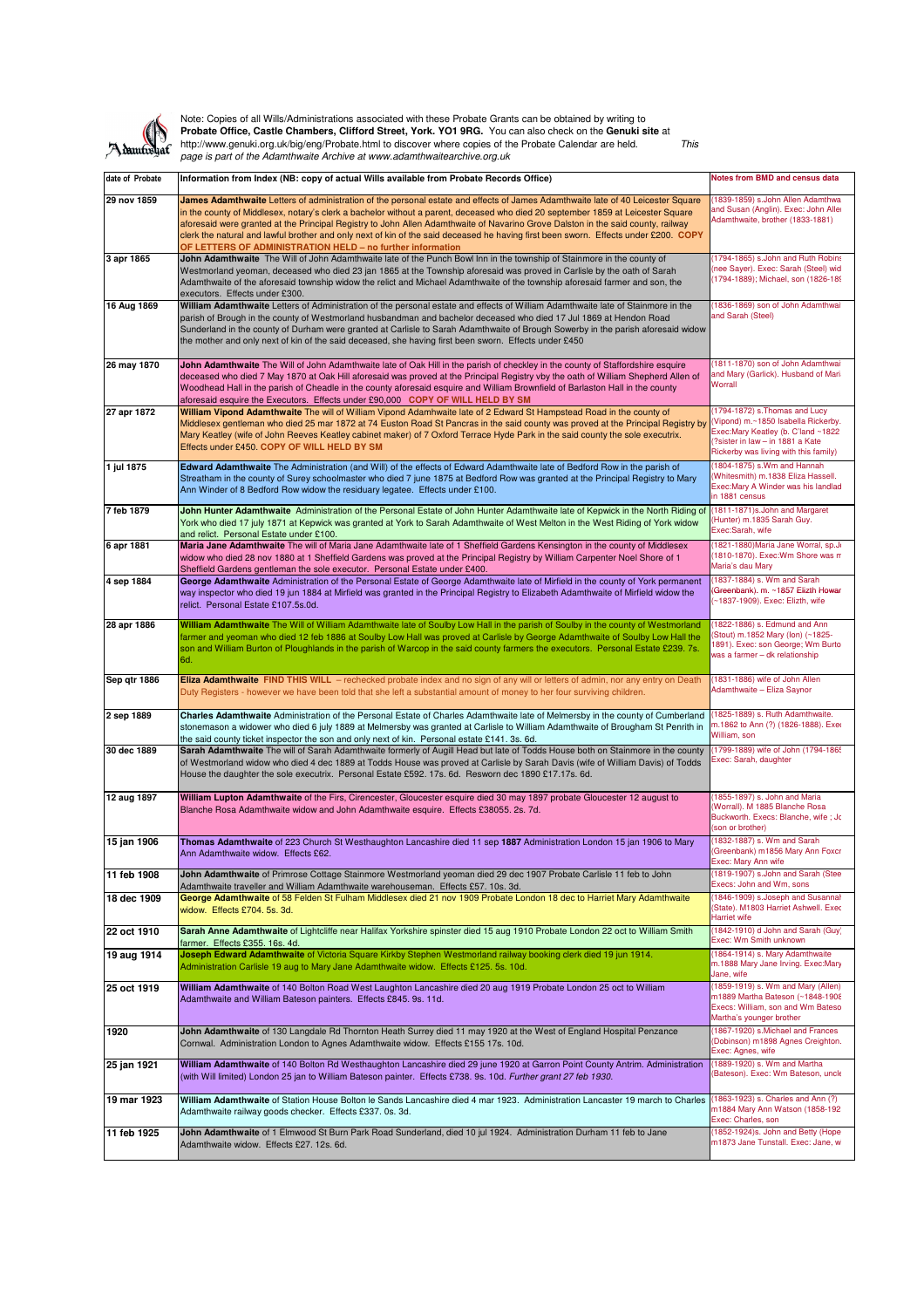| (1860-1926) s Jack and Maria (Worn<br>Charles Adamthwaite of Drayton House Daventry Northamptonshire died 10 sep 1926. Probate (save and except settled land)<br>1 feb 1927<br>m1880 Caroline Shore. Execs: Hugh<br>London 1 feb to Hugh Augustus Adamthwaite and John Adamthwaite esquires. Effects £30837. 6s. 11d. Further grant 23 jul 1927.<br>nephew; John, brother<br>see copy of his earlier will – made in 1884 but revoked in 1897 $\,$ COPY OF LAST WILL HELD BY SM<br>(1860-1926) s Jack and Maria (Worn<br>23 jul 1927<br>Charles Adamthwaite of Drayton HJouse Daventry Northamptonshire died 10 sep 1926. Probate (save and except settled land)<br>m1880 Caroline Shore. Exec: Hugh,<br>London 23 jul 1927 to Hugh Augustus Adamthwaite gentleman. Effects £956. 16s. 3d. Former grant 1 feb 1927. COPY OF<br>nephew<br>FURTHER GRANT HELD BY SM<br>Ellen Adamthwaite of Stonegate Low Bentham Yorkshire (wife of Thomas Adamthwaite) died 2 nov 1927. Probate Lancaster 31<br>(1871-1927) Ellen (Walker), sp<br>31 dec 1927<br>Thomas (1870-?1956). Exec: Thoma<br>dec to the said Thomas Adamthwaite silk dresser and Tom Adamthwaite police officer. Effects £1281. 16s. 7d.<br>spouse; Tom, son<br>(1882-1928) s.Chas Edm. And Carol<br>11 jul 1928<br>Charles Edmund Adamthwaite of 9 Parliament St Crediton Devonshire died 13 jun 1928. Administration London 11 jul to Caroline<br>(Shore) Exec: Caroline, mother.<br>Sarah Adamthwaite widow. Effects £20. 5s. 5d. Resworn £5112. 0s. 9d.<br>(1892-1928) m1915 Walter<br>Emily Adamthwaite of 26 St Hilda's Crescent Leeds (wife of Walter Adamthwaite) died 12 jul 1928. Administration Wakefield 1 aug<br>1 aug 1928<br>Adamthwaite (1892-1972). Exec:<br>to said Walter Adamthwaite plasterer. Effects £184. 14s. 3d.<br>Walter, husband<br>(1847-1930) s Wm and Saraha<br>8 aug 1930<br>Richard Adamthwaite of Low Bentham Yorkshire died 28 jan 1930. Probate London 8 aug to Betsy Adamthwaite widow. Effects<br>(Greenbank) m (1)1869 Grace<br>£125.10s.0d.<br>Timperley m(2)1924 Betsy Taylor.<br>Exec: Betsy, wife<br>(1889-1920) s. Wm and Martha<br>27 feb 1930<br>William Adamthwaite of 140 Bolton Road Westhaughton Lancashire died 29 jun 1920 at Garron Point county Antrim.<br>Bateson). Exec: Wm Bateson, uncle<br>Administration (with Will) London 27 feb to Wlliam Bateson painter. Effects £238. Former grant Principal Registry 25 jun 1921<br>(cessate)<br>(1852-1931) wife Charles Edmund<br>25 aug 1931<br>Caroline Sarah Adamthwaite of 20 Glazbury Rd Fulham Middlesex widow died 3 jul 1931. Probate London 25 aug to the Rev<br>(1882-1928). Exec: Rev Sydney Nov<br>Sydney Nowell-Rostron clerk. Effects £4153. 19s. 9d. Resworn £4233. 6s. 6d.<br>Rostron, unknown<br>John Adamthwaite of Siddington Lodge in Cirencenster Gloucester died 1 may 1931. Probate Gloucester 30 jun to Marion Frances<br>(1858-1931) s. Jack and Maria J<br>30 jun 1931<br>(Worrall) m1881 Marion Master. Exe<br>Adamthwaite widow and Hugh Augustus Adamthwaite esquire. Effects £13238. 14s. 11d.<br>Marion, wife; Hugh, son<br>(1864-1932) wife of George. Exec:<br>Harriet Mary Adamthwaite of 58 Felden St Fulham Middx, widow, died 16 mar 1932 Probate London 26 apr to Emily Elizabeth<br>26 apr 1933<br>Emily Elizabeth Gurney (not known)<br>Gurney (wife of Arthur Gurney). Effects £1029. 13s.<br>(1860-1933) wife of Wm Greenbank<br>29 nov 1933<br>Elizabeth Adamthwaite of 15 St Hilda's Cres, Cross Green Lane, Leeds (wife of William Greenbank Adamthwaite) d. 14 oct 1933<br>Adamthwaite. Exec: Wm, husband<br>Admin Wakefield 29 nov to the same Wm Greenbank Adamthwaite, labourer. Effects £137 14s. 8d<br>(1872-1933) wife of William<br>18 aug 1933<br>Isabella Adamthwaite of 29 Hastings St, Sunderland (wife of Wm Adamthwaite) d. 15 apr 1933 Admin durham 18 aug to the said<br>Adamthwaite. Exec: William, husban<br>Wm Adamthwaite warehouseman and lily Jean Quenet (wife of Thos Norman Quenet). Effects £1214 6s 10d.<br>and Lily, dau.<br>(1849-19397) wife of Edward. Exec:<br>14 jun 1937<br>Susan Sarah Adamthwaite of 15 Meteor St Clapham Common London, widow died 25 feb 1937 at Normanhurst Nursing Home<br>Edward, husband<br>Clapham Common. Probate 14 jun to Edward Adamthwaite pawnbroker. Effects £128 4s. 3d.<br>(1859-1938) s. William and Mary (lor<br>21 dec 1938<br>George Adamthwaite of Roger Cottage Musgrave Westmorland died 22 sep 1938 probate Carlisle 21 dec to James Nixon farmer.<br>Exec: James Nixon unknown<br>Effects £1085 5s 3d.<br>(1868-1937)s. John and Jane (Alliso<br>8 oct 1938<br>William Adamthwaite of 29 Hastings St, Sunderland died 9 dec 1937 probate Durham 8 oct to Lily Jane Quenet (wife of Thomas<br>husband of Isabella (Ray). Exec: Lily<br>Norman Quenet) and Sarah Evelyne Richardson (wife of Robert Richardson). Effects £2076 6s. 6d<br>dau and Sarah, dau<br>(1882-1939) wife of Percy Norman<br>17 jun 1939<br>Amy Elizabeth Adamthwaite of 19 Cavendish Rd Brondesbury Middx (wife of Percy Norman Adamthwaite) died 6 may 1939<br>Adamthwaite. Exec: Norman James,<br>Middlesex Hospital Mortimer St London Probate York 17 june to Norman James Adamthwaite insurance official and Lucy Winifred<br>son and Lucy, dau<br>Tucker (wife of Reginald Courtney Tucker). Effects £80 8s.<br>(1899-1939) s. John William A and<br>John William Adamthwaite of 17 Fieldside Rd Bromley Kent died 2 apr 1939 at Dulwich Hospital Dulwich Surrey Admin London3 jun<br>3 jun 1939<br>(Ada Clark) married 1921 to Olga<br>to Olga Victoria Minnie Adamthwaite widow. Effects £162. 5s.<br>Morrad. Exec: Olga, wife<br>Hannah Margaret Adamthwaite of 9 Roker Park Sunderland spinster died 23 feb 1940 Admin Durham 6 apr to Jane Adamthwaite<br>(1883-1940)d. John and Jane<br>6 apr 1940<br>(Tunstall). Exec Jane, her mother<br>widow. Effects £80, 2s, 1d.<br>(1854-1941) wife of John, mother of<br>11 dec 1941<br>Jane Adamthwaite of 9 Roker Park Sunderland widow d. 15 aug 1941 at the Royal Infirmary Sunderland Probate Durham 11 dec to<br>Hannah above. Exec John Henry, sc<br>John Henry Adamthwaite commercial traveller. Effects £475. 9s. 6d.<br>8 sep 1942<br>Betsy Adamthwaite of 7 cheapside Low Bentham Yorks widow, died 19 apr 1942 at County Institution Skipton Yorks, probate<br>(1864-1942) 2nd wife of Richard. Exe<br>George Sagar - unknown<br>Llandudno 8 sep to George Sagar farmer. Effects £558. 8s.<br>(1875-1942) s. Robert and Ann<br>Charles Adamthwaite of 43 Guildford Ave Feltham Middx died 26 feb 1942 probate Llandudno 22 apr to Rose Ellen Adamthwaite,<br>22 apr 1943<br>(garner). Exec: Rose Ellen, wife<br>widow. Effects £570 6s 10d.<br>11 nov 1944<br>Charles George Adamthwaite of 20 Lyndhurst Drive, Hornchurch, Essex died 3 Jul 1944 at Oldchurch Cottage Hospital,<br>(1893-1944) s. Charles and Celia<br>(Gordge). Sp.Ellen (Marchant)<br>romford, Essex. Admin. Llandudno to Ellen Kezia Adamthwaite, widow. Effects £717<br>(1917-1944) s. Walter and Emily<br>7 oct 1944<br>Frederick, otherwise Fred, Adamthwaite of 13 Rochford Grove, Leeds, died 4 feb 1944 on war service. Admin<br>(Stockdale). Sp.Ellenor Smith<br>Wakefield to Elinor Adamthwaite, widow. Effects £158 12s 4d<br>(1906-1944) s.Richard and Eliza<br>8 feb 1944<br>Jack Adamthwaite of 129 Hunsworth Lane, Cleckheaton, Yorks, died 3 dec 1943 on war service. Probate Wakefield to<br>(Bedford) sp.Mary (Kelly)<br>Mary Adamthwaite, widow. Effects £624 17s<br>(~1862-1946) nee Marion (Master) sp<br>25 sep 1946<br>Marion Frances Adamthwaite of Preston Cottage, Cirencester, Gloucs, widow, died 2 jul 1946. Probate Gloucester to<br>John Adamthwaite (1858-1931) Hugl<br>Hugh Augustus Adamthwaite no occupation. £828 1s 9d<br>Augustus was their son<br>11 jun 1946<br>(1861-1946) s. Wm and Mary (Allen)<br>Thomas Adamthwaite of Whitefoot Cottage, Burneside, Westmorland, died 16 may 1946. Probate Carlisle to George<br>Sp 1 was Clara Walker, sp 2 was<br>Cooper Ingall, sharebroker and Mary Mercer (wife of David Mercer). Effects £2611 1s 6d<br>Barbara Whitfield who died in 1958<br>~1871-1946) nee Margaret Ellen<br>11 feb 1947<br>Margaret Ellen Adamthwaite of the Institution Skipton, Yorks, widow, died 19 dec 1946. Probate London to Harold<br>(Harling). Sp of John Adamthwaite<br>Jackson, bricklayer and Richard Barley, weaver. Effects £585 8s 10d<br>$(1867 - 1939)$<br>Olga Victoria Minnie Adamthwaite of 466 Sidcup Road, Eltham, London, widow, died 5 aug 1947. Admin London to<br>(~1900-1947) nee Olga (Morrad) sp<br>28 oct 1947<br>John William Adamthwaite (1878-<br>Dorothy Irene Adamthwaite, spinster. Effects £1202 4s 8d<br>1939). Dorothy Irene was their<br>daughter<br>(1861-1947) s.John and Ann<br>17 jan 1948<br>Richard Adamthwaite of 10 Armley Grange View, Leeds, died 2 dec 1947. Probate Wakefield to the Yorkshire Penny<br>(Newsham) sp. Was Mary (Harling) v<br>Bank Ltd. Effects £1520 13s 6d<br>died in 1923<br>(1886-1949) s. Wm and Mary Ann<br>3 oct 1949<br>Charles Adamthwaite of 87 Boundary Road, Carlisle, died 6 sep 1949. Probate Carlisle to John Adamthwaite, meter<br>(Watson). Sp was Grace (Hodgson)<br>reader. Effects £1595 10s 11d<br>who died in 1958. John Adamthwait<br>was their son.<br>(1881-1949) s. Charles and Celia<br>30 jun 1949<br>Francis Henry Adamthwaite of 38 Meadow Road, Shortlands, Kent, died 21 feb 1949 at the Hospital Bromley, Kent.<br>(Gordge) sp Emily Rose (Roberts)<br>Admin London to Emily Rose Adamthwaite, widow. Effects £68. 5s 6d<br>(1862-1949) d. Thomas and Mary Ani<br>9 dec 1949<br>Sarah Jane Adamthwaite of 205 Church St, Westhoughton, Lancs, spinster, died 8 april 1949. Admin (with will) to<br>(Foxcroft). Elizabeth Alice was her<br>Elizabeth Alice Martindale, widow. Effects £282 2s 10d | 12 mar 1926 | Mary Jane Adamthwaite of Victoria Square Kirkby Stephen Westmorland widow died 14 feb 1926. Administration Carlisle 12 march<br>to Stephan Bellas Adamthwaite fireman RN and Beatrice Mabel Adamthwaite spinster. Effects £539. 15s. 8d. | (1865-1926) Mary Jane (Irving) m188<br>to Joseph Edward. Exec: Stephen<br>Bellas Adamthwaite, son and Beatric<br>dau |
|--------------------------------------------------------------------------------------------------------------------------------------------------------------------------------------------------------------------------------------------------------------------------------------------------------------------------------------------------------------------------------------------------------------------------------------------------------------------------------------------------------------------------------------------------------------------------------------------------------------------------------------------------------------------------------------------------------------------------------------------------------------------------------------------------------------------------------------------------------------------------------------------------------------------------------------------------------------------------------------------------------------------------------------------------------------------------------------------------------------------------------------------------------------------------------------------------------------------------------------------------------------------------------------------------------------------------------------------------------------------------------------------------------------------------------------------------------------------------------------------------------------------------------------------------------------------------------------------------------------------------------------------------------------------------------------------------------------------------------------------------------------------------------------------------------------------------------------------------------------------------------------------------------------------------------------------------------------------------------------------------------------------------------------------------------------------------------------------------------------------------------------------------------------------------------------------------------------------------------------------------------------------------------------------------------------------------------------------------------------------------------------------------------------------------------------------------------------------------------------------------------------------------------------------------------------------------------------------------------------------------------------------------------------------------------------------------------------------------------------------------------------------------------------------------------------------------------------------------------------------------------------------------------------------------------------------------------------------------------------------------------------------------------------------------------------------------------------------------------------------------------------------------------------------------------------------------------------------------------------------------------------------------------------------------------------------------------------------------------------------------------------------------------------------------------------------------------------------------------------------------------------------------------------------------------------------------------------------------------------------------------------------------------------------------------------------------------------------------------------------------------------------------------------------------------------------------------------------------------------------------------------------------------------------------------------------------------------------------------------------------------------------------------------------------------------------------------------------------------------------------------------------------------------------------------------------------------------------------------------------------------------------------------------------------------------------------------------------------------------------------------------------------------------------------------------------------------------------------------------------------------------------------------------------------------------------------------------------------------------------------------------------------------------------------------------------------------------------------------------------------------------------------------------------------------------------------------------------------------------------------------------------------------------------------------------------------------------------------------------------------------------------------------------------------------------------------------------------------------------------------------------------------------------------------------------------------------------------------------------------------------------------------------------------------------------------------------------------------------------------------------------------------------------------------------------------------------------------------------------------------------------------------------------------------------------------------------------------------------------------------------------------------------------------------------------------------------------------------------------------------------------------------------------------------------------------------------------------------------------------------------------------------------------------------------------------------------------------------------------------------------------------------------------------------------------------------------------------------------------------------------------------------------------------------------------------------------------------------------------------------------------------------------------------------------------------------------------------------------------------------------------------------------------------------------------------------------------------------------------------------------------------------------------------------------------------------------------------------------------------------------------------------------------------------------------------------------------------------------------------------------------------------------------------------------------------------------------------------------------------------------------------------------------------------------------------------------------------------------------------------------------------------------------------------------------------------------------------------------------------------------------------------------------------------------------------------------------------------------------------------------------------------------------------------------------------------------------------------------------------------------------------------------------------------------------------------------------------------------------------------------------------------------------------------------------------------------------------------------------------------------------------------------------------------------------------------------------------------------------------------------------------------------------------------------------------------------------------------------------------------------------------------------------------------------------------------------------------------------------------------------------------------------------------------------------------------------------------------------------------------------------------------------------------------------------------------------------------------------------------------------------------------------------------------------------------------------------------------------------------------------------------------------------------------------------------------------------------------------------------------------------------------------------------------------------------------------------------------------------------------------------------------------------------------------------------------------------------------------------------------------------------------------------------------------------------------------------------------------------------------------------------------------------------------------------------------------------------------------------------------------------------------------------------------------------------------------------------------------------------------------------------------------------------------------------------------------------------------------------------------------------------------------------------------------------------------------------------------------------------------------------------------------------------------------------------------------------------------------------------------------------------------------------------------------------------------------------------------------------------------------------------------------------------------------------------------------------------------------------------------------------------------------------------------------------------------------------------------------------------------------------------------------------------------------------------------------------|-------------|------------------------------------------------------------------------------------------------------------------------------------------------------------------------------------------------------------------------------------------|----------------------------------------------------------------------------------------------------------------------|
|                                                                                                                                                                                                                                                                                                                                                                                                                                                                                                                                                                                                                                                                                                                                                                                                                                                                                                                                                                                                                                                                                                                                                                                                                                                                                                                                                                                                                                                                                                                                                                                                                                                                                                                                                                                                                                                                                                                                                                                                                                                                                                                                                                                                                                                                                                                                                                                                                                                                                                                                                                                                                                                                                                                                                                                                                                                                                                                                                                                                                                                                                                                                                                                                                                                                                                                                                                                                                                                                                                                                                                                                                                                                                                                                                                                                                                                                                                                                                                                                                                                                                                                                                                                                                                                                                                                                                                                                                                                                                                                                                                                                                                                                                                                                                                                                                                                                                                                                                                                                                                                                                                                                                                                                                                                                                                                                                                                                                                                                                                                                                                                                                                                                                                                                                                                                                                                                                                                                                                                                                                                                                                                                                                                                                                                                                                                                                                                                                                                                                                                                                                                                                                                                                                                                                                                                                                                                                                                                                                                                                                                                                                                                                                                                                                                                                                                                                                                                                                                                                                                                                                                                                                                                                                                                                                                                                                                                                                                                                                                                                                                                                                                                                                                                                                                                                                                                                                                                                                                                                                                                                                                                                                                                                                                                                                                                                                                                                                                                                                                                                                                                                                                                                                                                                                                                                                                                                                                                                                                                                                                                                                                                                                                                                                                                                                                                                                                                                                                                                              |             |                                                                                                                                                                                                                                          |                                                                                                                      |
|                                                                                                                                                                                                                                                                                                                                                                                                                                                                                                                                                                                                                                                                                                                                                                                                                                                                                                                                                                                                                                                                                                                                                                                                                                                                                                                                                                                                                                                                                                                                                                                                                                                                                                                                                                                                                                                                                                                                                                                                                                                                                                                                                                                                                                                                                                                                                                                                                                                                                                                                                                                                                                                                                                                                                                                                                                                                                                                                                                                                                                                                                                                                                                                                                                                                                                                                                                                                                                                                                                                                                                                                                                                                                                                                                                                                                                                                                                                                                                                                                                                                                                                                                                                                                                                                                                                                                                                                                                                                                                                                                                                                                                                                                                                                                                                                                                                                                                                                                                                                                                                                                                                                                                                                                                                                                                                                                                                                                                                                                                                                                                                                                                                                                                                                                                                                                                                                                                                                                                                                                                                                                                                                                                                                                                                                                                                                                                                                                                                                                                                                                                                                                                                                                                                                                                                                                                                                                                                                                                                                                                                                                                                                                                                                                                                                                                                                                                                                                                                                                                                                                                                                                                                                                                                                                                                                                                                                                                                                                                                                                                                                                                                                                                                                                                                                                                                                                                                                                                                                                                                                                                                                                                                                                                                                                                                                                                                                                                                                                                                                                                                                                                                                                                                                                                                                                                                                                                                                                                                                                                                                                                                                                                                                                                                                                                                                                                                                                                                                                              |             |                                                                                                                                                                                                                                          |                                                                                                                      |
|                                                                                                                                                                                                                                                                                                                                                                                                                                                                                                                                                                                                                                                                                                                                                                                                                                                                                                                                                                                                                                                                                                                                                                                                                                                                                                                                                                                                                                                                                                                                                                                                                                                                                                                                                                                                                                                                                                                                                                                                                                                                                                                                                                                                                                                                                                                                                                                                                                                                                                                                                                                                                                                                                                                                                                                                                                                                                                                                                                                                                                                                                                                                                                                                                                                                                                                                                                                                                                                                                                                                                                                                                                                                                                                                                                                                                                                                                                                                                                                                                                                                                                                                                                                                                                                                                                                                                                                                                                                                                                                                                                                                                                                                                                                                                                                                                                                                                                                                                                                                                                                                                                                                                                                                                                                                                                                                                                                                                                                                                                                                                                                                                                                                                                                                                                                                                                                                                                                                                                                                                                                                                                                                                                                                                                                                                                                                                                                                                                                                                                                                                                                                                                                                                                                                                                                                                                                                                                                                                                                                                                                                                                                                                                                                                                                                                                                                                                                                                                                                                                                                                                                                                                                                                                                                                                                                                                                                                                                                                                                                                                                                                                                                                                                                                                                                                                                                                                                                                                                                                                                                                                                                                                                                                                                                                                                                                                                                                                                                                                                                                                                                                                                                                                                                                                                                                                                                                                                                                                                                                                                                                                                                                                                                                                                                                                                                                                                                                                                                                              |             |                                                                                                                                                                                                                                          |                                                                                                                      |
|                                                                                                                                                                                                                                                                                                                                                                                                                                                                                                                                                                                                                                                                                                                                                                                                                                                                                                                                                                                                                                                                                                                                                                                                                                                                                                                                                                                                                                                                                                                                                                                                                                                                                                                                                                                                                                                                                                                                                                                                                                                                                                                                                                                                                                                                                                                                                                                                                                                                                                                                                                                                                                                                                                                                                                                                                                                                                                                                                                                                                                                                                                                                                                                                                                                                                                                                                                                                                                                                                                                                                                                                                                                                                                                                                                                                                                                                                                                                                                                                                                                                                                                                                                                                                                                                                                                                                                                                                                                                                                                                                                                                                                                                                                                                                                                                                                                                                                                                                                                                                                                                                                                                                                                                                                                                                                                                                                                                                                                                                                                                                                                                                                                                                                                                                                                                                                                                                                                                                                                                                                                                                                                                                                                                                                                                                                                                                                                                                                                                                                                                                                                                                                                                                                                                                                                                                                                                                                                                                                                                                                                                                                                                                                                                                                                                                                                                                                                                                                                                                                                                                                                                                                                                                                                                                                                                                                                                                                                                                                                                                                                                                                                                                                                                                                                                                                                                                                                                                                                                                                                                                                                                                                                                                                                                                                                                                                                                                                                                                                                                                                                                                                                                                                                                                                                                                                                                                                                                                                                                                                                                                                                                                                                                                                                                                                                                                                                                                                                                                              |             |                                                                                                                                                                                                                                          |                                                                                                                      |
|                                                                                                                                                                                                                                                                                                                                                                                                                                                                                                                                                                                                                                                                                                                                                                                                                                                                                                                                                                                                                                                                                                                                                                                                                                                                                                                                                                                                                                                                                                                                                                                                                                                                                                                                                                                                                                                                                                                                                                                                                                                                                                                                                                                                                                                                                                                                                                                                                                                                                                                                                                                                                                                                                                                                                                                                                                                                                                                                                                                                                                                                                                                                                                                                                                                                                                                                                                                                                                                                                                                                                                                                                                                                                                                                                                                                                                                                                                                                                                                                                                                                                                                                                                                                                                                                                                                                                                                                                                                                                                                                                                                                                                                                                                                                                                                                                                                                                                                                                                                                                                                                                                                                                                                                                                                                                                                                                                                                                                                                                                                                                                                                                                                                                                                                                                                                                                                                                                                                                                                                                                                                                                                                                                                                                                                                                                                                                                                                                                                                                                                                                                                                                                                                                                                                                                                                                                                                                                                                                                                                                                                                                                                                                                                                                                                                                                                                                                                                                                                                                                                                                                                                                                                                                                                                                                                                                                                                                                                                                                                                                                                                                                                                                                                                                                                                                                                                                                                                                                                                                                                                                                                                                                                                                                                                                                                                                                                                                                                                                                                                                                                                                                                                                                                                                                                                                                                                                                                                                                                                                                                                                                                                                                                                                                                                                                                                                                                                                                                                                              |             |                                                                                                                                                                                                                                          |                                                                                                                      |
|                                                                                                                                                                                                                                                                                                                                                                                                                                                                                                                                                                                                                                                                                                                                                                                                                                                                                                                                                                                                                                                                                                                                                                                                                                                                                                                                                                                                                                                                                                                                                                                                                                                                                                                                                                                                                                                                                                                                                                                                                                                                                                                                                                                                                                                                                                                                                                                                                                                                                                                                                                                                                                                                                                                                                                                                                                                                                                                                                                                                                                                                                                                                                                                                                                                                                                                                                                                                                                                                                                                                                                                                                                                                                                                                                                                                                                                                                                                                                                                                                                                                                                                                                                                                                                                                                                                                                                                                                                                                                                                                                                                                                                                                                                                                                                                                                                                                                                                                                                                                                                                                                                                                                                                                                                                                                                                                                                                                                                                                                                                                                                                                                                                                                                                                                                                                                                                                                                                                                                                                                                                                                                                                                                                                                                                                                                                                                                                                                                                                                                                                                                                                                                                                                                                                                                                                                                                                                                                                                                                                                                                                                                                                                                                                                                                                                                                                                                                                                                                                                                                                                                                                                                                                                                                                                                                                                                                                                                                                                                                                                                                                                                                                                                                                                                                                                                                                                                                                                                                                                                                                                                                                                                                                                                                                                                                                                                                                                                                                                                                                                                                                                                                                                                                                                                                                                                                                                                                                                                                                                                                                                                                                                                                                                                                                                                                                                                                                                                                                                              |             |                                                                                                                                                                                                                                          |                                                                                                                      |
|                                                                                                                                                                                                                                                                                                                                                                                                                                                                                                                                                                                                                                                                                                                                                                                                                                                                                                                                                                                                                                                                                                                                                                                                                                                                                                                                                                                                                                                                                                                                                                                                                                                                                                                                                                                                                                                                                                                                                                                                                                                                                                                                                                                                                                                                                                                                                                                                                                                                                                                                                                                                                                                                                                                                                                                                                                                                                                                                                                                                                                                                                                                                                                                                                                                                                                                                                                                                                                                                                                                                                                                                                                                                                                                                                                                                                                                                                                                                                                                                                                                                                                                                                                                                                                                                                                                                                                                                                                                                                                                                                                                                                                                                                                                                                                                                                                                                                                                                                                                                                                                                                                                                                                                                                                                                                                                                                                                                                                                                                                                                                                                                                                                                                                                                                                                                                                                                                                                                                                                                                                                                                                                                                                                                                                                                                                                                                                                                                                                                                                                                                                                                                                                                                                                                                                                                                                                                                                                                                                                                                                                                                                                                                                                                                                                                                                                                                                                                                                                                                                                                                                                                                                                                                                                                                                                                                                                                                                                                                                                                                                                                                                                                                                                                                                                                                                                                                                                                                                                                                                                                                                                                                                                                                                                                                                                                                                                                                                                                                                                                                                                                                                                                                                                                                                                                                                                                                                                                                                                                                                                                                                                                                                                                                                                                                                                                                                                                                                                                                              |             |                                                                                                                                                                                                                                          |                                                                                                                      |
|                                                                                                                                                                                                                                                                                                                                                                                                                                                                                                                                                                                                                                                                                                                                                                                                                                                                                                                                                                                                                                                                                                                                                                                                                                                                                                                                                                                                                                                                                                                                                                                                                                                                                                                                                                                                                                                                                                                                                                                                                                                                                                                                                                                                                                                                                                                                                                                                                                                                                                                                                                                                                                                                                                                                                                                                                                                                                                                                                                                                                                                                                                                                                                                                                                                                                                                                                                                                                                                                                                                                                                                                                                                                                                                                                                                                                                                                                                                                                                                                                                                                                                                                                                                                                                                                                                                                                                                                                                                                                                                                                                                                                                                                                                                                                                                                                                                                                                                                                                                                                                                                                                                                                                                                                                                                                                                                                                                                                                                                                                                                                                                                                                                                                                                                                                                                                                                                                                                                                                                                                                                                                                                                                                                                                                                                                                                                                                                                                                                                                                                                                                                                                                                                                                                                                                                                                                                                                                                                                                                                                                                                                                                                                                                                                                                                                                                                                                                                                                                                                                                                                                                                                                                                                                                                                                                                                                                                                                                                                                                                                                                                                                                                                                                                                                                                                                                                                                                                                                                                                                                                                                                                                                                                                                                                                                                                                                                                                                                                                                                                                                                                                                                                                                                                                                                                                                                                                                                                                                                                                                                                                                                                                                                                                                                                                                                                                                                                                                                                                              |             |                                                                                                                                                                                                                                          |                                                                                                                      |
|                                                                                                                                                                                                                                                                                                                                                                                                                                                                                                                                                                                                                                                                                                                                                                                                                                                                                                                                                                                                                                                                                                                                                                                                                                                                                                                                                                                                                                                                                                                                                                                                                                                                                                                                                                                                                                                                                                                                                                                                                                                                                                                                                                                                                                                                                                                                                                                                                                                                                                                                                                                                                                                                                                                                                                                                                                                                                                                                                                                                                                                                                                                                                                                                                                                                                                                                                                                                                                                                                                                                                                                                                                                                                                                                                                                                                                                                                                                                                                                                                                                                                                                                                                                                                                                                                                                                                                                                                                                                                                                                                                                                                                                                                                                                                                                                                                                                                                                                                                                                                                                                                                                                                                                                                                                                                                                                                                                                                                                                                                                                                                                                                                                                                                                                                                                                                                                                                                                                                                                                                                                                                                                                                                                                                                                                                                                                                                                                                                                                                                                                                                                                                                                                                                                                                                                                                                                                                                                                                                                                                                                                                                                                                                                                                                                                                                                                                                                                                                                                                                                                                                                                                                                                                                                                                                                                                                                                                                                                                                                                                                                                                                                                                                                                                                                                                                                                                                                                                                                                                                                                                                                                                                                                                                                                                                                                                                                                                                                                                                                                                                                                                                                                                                                                                                                                                                                                                                                                                                                                                                                                                                                                                                                                                                                                                                                                                                                                                                                                                              |             |                                                                                                                                                                                                                                          |                                                                                                                      |
|                                                                                                                                                                                                                                                                                                                                                                                                                                                                                                                                                                                                                                                                                                                                                                                                                                                                                                                                                                                                                                                                                                                                                                                                                                                                                                                                                                                                                                                                                                                                                                                                                                                                                                                                                                                                                                                                                                                                                                                                                                                                                                                                                                                                                                                                                                                                                                                                                                                                                                                                                                                                                                                                                                                                                                                                                                                                                                                                                                                                                                                                                                                                                                                                                                                                                                                                                                                                                                                                                                                                                                                                                                                                                                                                                                                                                                                                                                                                                                                                                                                                                                                                                                                                                                                                                                                                                                                                                                                                                                                                                                                                                                                                                                                                                                                                                                                                                                                                                                                                                                                                                                                                                                                                                                                                                                                                                                                                                                                                                                                                                                                                                                                                                                                                                                                                                                                                                                                                                                                                                                                                                                                                                                                                                                                                                                                                                                                                                                                                                                                                                                                                                                                                                                                                                                                                                                                                                                                                                                                                                                                                                                                                                                                                                                                                                                                                                                                                                                                                                                                                                                                                                                                                                                                                                                                                                                                                                                                                                                                                                                                                                                                                                                                                                                                                                                                                                                                                                                                                                                                                                                                                                                                                                                                                                                                                                                                                                                                                                                                                                                                                                                                                                                                                                                                                                                                                                                                                                                                                                                                                                                                                                                                                                                                                                                                                                                                                                                                                                              |             |                                                                                                                                                                                                                                          |                                                                                                                      |
|                                                                                                                                                                                                                                                                                                                                                                                                                                                                                                                                                                                                                                                                                                                                                                                                                                                                                                                                                                                                                                                                                                                                                                                                                                                                                                                                                                                                                                                                                                                                                                                                                                                                                                                                                                                                                                                                                                                                                                                                                                                                                                                                                                                                                                                                                                                                                                                                                                                                                                                                                                                                                                                                                                                                                                                                                                                                                                                                                                                                                                                                                                                                                                                                                                                                                                                                                                                                                                                                                                                                                                                                                                                                                                                                                                                                                                                                                                                                                                                                                                                                                                                                                                                                                                                                                                                                                                                                                                                                                                                                                                                                                                                                                                                                                                                                                                                                                                                                                                                                                                                                                                                                                                                                                                                                                                                                                                                                                                                                                                                                                                                                                                                                                                                                                                                                                                                                                                                                                                                                                                                                                                                                                                                                                                                                                                                                                                                                                                                                                                                                                                                                                                                                                                                                                                                                                                                                                                                                                                                                                                                                                                                                                                                                                                                                                                                                                                                                                                                                                                                                                                                                                                                                                                                                                                                                                                                                                                                                                                                                                                                                                                                                                                                                                                                                                                                                                                                                                                                                                                                                                                                                                                                                                                                                                                                                                                                                                                                                                                                                                                                                                                                                                                                                                                                                                                                                                                                                                                                                                                                                                                                                                                                                                                                                                                                                                                                                                                                                                              |             |                                                                                                                                                                                                                                          |                                                                                                                      |
|                                                                                                                                                                                                                                                                                                                                                                                                                                                                                                                                                                                                                                                                                                                                                                                                                                                                                                                                                                                                                                                                                                                                                                                                                                                                                                                                                                                                                                                                                                                                                                                                                                                                                                                                                                                                                                                                                                                                                                                                                                                                                                                                                                                                                                                                                                                                                                                                                                                                                                                                                                                                                                                                                                                                                                                                                                                                                                                                                                                                                                                                                                                                                                                                                                                                                                                                                                                                                                                                                                                                                                                                                                                                                                                                                                                                                                                                                                                                                                                                                                                                                                                                                                                                                                                                                                                                                                                                                                                                                                                                                                                                                                                                                                                                                                                                                                                                                                                                                                                                                                                                                                                                                                                                                                                                                                                                                                                                                                                                                                                                                                                                                                                                                                                                                                                                                                                                                                                                                                                                                                                                                                                                                                                                                                                                                                                                                                                                                                                                                                                                                                                                                                                                                                                                                                                                                                                                                                                                                                                                                                                                                                                                                                                                                                                                                                                                                                                                                                                                                                                                                                                                                                                                                                                                                                                                                                                                                                                                                                                                                                                                                                                                                                                                                                                                                                                                                                                                                                                                                                                                                                                                                                                                                                                                                                                                                                                                                                                                                                                                                                                                                                                                                                                                                                                                                                                                                                                                                                                                                                                                                                                                                                                                                                                                                                                                                                                                                                                                                              |             |                                                                                                                                                                                                                                          |                                                                                                                      |
|                                                                                                                                                                                                                                                                                                                                                                                                                                                                                                                                                                                                                                                                                                                                                                                                                                                                                                                                                                                                                                                                                                                                                                                                                                                                                                                                                                                                                                                                                                                                                                                                                                                                                                                                                                                                                                                                                                                                                                                                                                                                                                                                                                                                                                                                                                                                                                                                                                                                                                                                                                                                                                                                                                                                                                                                                                                                                                                                                                                                                                                                                                                                                                                                                                                                                                                                                                                                                                                                                                                                                                                                                                                                                                                                                                                                                                                                                                                                                                                                                                                                                                                                                                                                                                                                                                                                                                                                                                                                                                                                                                                                                                                                                                                                                                                                                                                                                                                                                                                                                                                                                                                                                                                                                                                                                                                                                                                                                                                                                                                                                                                                                                                                                                                                                                                                                                                                                                                                                                                                                                                                                                                                                                                                                                                                                                                                                                                                                                                                                                                                                                                                                                                                                                                                                                                                                                                                                                                                                                                                                                                                                                                                                                                                                                                                                                                                                                                                                                                                                                                                                                                                                                                                                                                                                                                                                                                                                                                                                                                                                                                                                                                                                                                                                                                                                                                                                                                                                                                                                                                                                                                                                                                                                                                                                                                                                                                                                                                                                                                                                                                                                                                                                                                                                                                                                                                                                                                                                                                                                                                                                                                                                                                                                                                                                                                                                                                                                                                                                              |             |                                                                                                                                                                                                                                          |                                                                                                                      |
|                                                                                                                                                                                                                                                                                                                                                                                                                                                                                                                                                                                                                                                                                                                                                                                                                                                                                                                                                                                                                                                                                                                                                                                                                                                                                                                                                                                                                                                                                                                                                                                                                                                                                                                                                                                                                                                                                                                                                                                                                                                                                                                                                                                                                                                                                                                                                                                                                                                                                                                                                                                                                                                                                                                                                                                                                                                                                                                                                                                                                                                                                                                                                                                                                                                                                                                                                                                                                                                                                                                                                                                                                                                                                                                                                                                                                                                                                                                                                                                                                                                                                                                                                                                                                                                                                                                                                                                                                                                                                                                                                                                                                                                                                                                                                                                                                                                                                                                                                                                                                                                                                                                                                                                                                                                                                                                                                                                                                                                                                                                                                                                                                                                                                                                                                                                                                                                                                                                                                                                                                                                                                                                                                                                                                                                                                                                                                                                                                                                                                                                                                                                                                                                                                                                                                                                                                                                                                                                                                                                                                                                                                                                                                                                                                                                                                                                                                                                                                                                                                                                                                                                                                                                                                                                                                                                                                                                                                                                                                                                                                                                                                                                                                                                                                                                                                                                                                                                                                                                                                                                                                                                                                                                                                                                                                                                                                                                                                                                                                                                                                                                                                                                                                                                                                                                                                                                                                                                                                                                                                                                                                                                                                                                                                                                                                                                                                                                                                                                                                              |             |                                                                                                                                                                                                                                          |                                                                                                                      |
|                                                                                                                                                                                                                                                                                                                                                                                                                                                                                                                                                                                                                                                                                                                                                                                                                                                                                                                                                                                                                                                                                                                                                                                                                                                                                                                                                                                                                                                                                                                                                                                                                                                                                                                                                                                                                                                                                                                                                                                                                                                                                                                                                                                                                                                                                                                                                                                                                                                                                                                                                                                                                                                                                                                                                                                                                                                                                                                                                                                                                                                                                                                                                                                                                                                                                                                                                                                                                                                                                                                                                                                                                                                                                                                                                                                                                                                                                                                                                                                                                                                                                                                                                                                                                                                                                                                                                                                                                                                                                                                                                                                                                                                                                                                                                                                                                                                                                                                                                                                                                                                                                                                                                                                                                                                                                                                                                                                                                                                                                                                                                                                                                                                                                                                                                                                                                                                                                                                                                                                                                                                                                                                                                                                                                                                                                                                                                                                                                                                                                                                                                                                                                                                                                                                                                                                                                                                                                                                                                                                                                                                                                                                                                                                                                                                                                                                                                                                                                                                                                                                                                                                                                                                                                                                                                                                                                                                                                                                                                                                                                                                                                                                                                                                                                                                                                                                                                                                                                                                                                                                                                                                                                                                                                                                                                                                                                                                                                                                                                                                                                                                                                                                                                                                                                                                                                                                                                                                                                                                                                                                                                                                                                                                                                                                                                                                                                                                                                                                                                              |             |                                                                                                                                                                                                                                          |                                                                                                                      |
|                                                                                                                                                                                                                                                                                                                                                                                                                                                                                                                                                                                                                                                                                                                                                                                                                                                                                                                                                                                                                                                                                                                                                                                                                                                                                                                                                                                                                                                                                                                                                                                                                                                                                                                                                                                                                                                                                                                                                                                                                                                                                                                                                                                                                                                                                                                                                                                                                                                                                                                                                                                                                                                                                                                                                                                                                                                                                                                                                                                                                                                                                                                                                                                                                                                                                                                                                                                                                                                                                                                                                                                                                                                                                                                                                                                                                                                                                                                                                                                                                                                                                                                                                                                                                                                                                                                                                                                                                                                                                                                                                                                                                                                                                                                                                                                                                                                                                                                                                                                                                                                                                                                                                                                                                                                                                                                                                                                                                                                                                                                                                                                                                                                                                                                                                                                                                                                                                                                                                                                                                                                                                                                                                                                                                                                                                                                                                                                                                                                                                                                                                                                                                                                                                                                                                                                                                                                                                                                                                                                                                                                                                                                                                                                                                                                                                                                                                                                                                                                                                                                                                                                                                                                                                                                                                                                                                                                                                                                                                                                                                                                                                                                                                                                                                                                                                                                                                                                                                                                                                                                                                                                                                                                                                                                                                                                                                                                                                                                                                                                                                                                                                                                                                                                                                                                                                                                                                                                                                                                                                                                                                                                                                                                                                                                                                                                                                                                                                                                                                              |             |                                                                                                                                                                                                                                          |                                                                                                                      |
|                                                                                                                                                                                                                                                                                                                                                                                                                                                                                                                                                                                                                                                                                                                                                                                                                                                                                                                                                                                                                                                                                                                                                                                                                                                                                                                                                                                                                                                                                                                                                                                                                                                                                                                                                                                                                                                                                                                                                                                                                                                                                                                                                                                                                                                                                                                                                                                                                                                                                                                                                                                                                                                                                                                                                                                                                                                                                                                                                                                                                                                                                                                                                                                                                                                                                                                                                                                                                                                                                                                                                                                                                                                                                                                                                                                                                                                                                                                                                                                                                                                                                                                                                                                                                                                                                                                                                                                                                                                                                                                                                                                                                                                                                                                                                                                                                                                                                                                                                                                                                                                                                                                                                                                                                                                                                                                                                                                                                                                                                                                                                                                                                                                                                                                                                                                                                                                                                                                                                                                                                                                                                                                                                                                                                                                                                                                                                                                                                                                                                                                                                                                                                                                                                                                                                                                                                                                                                                                                                                                                                                                                                                                                                                                                                                                                                                                                                                                                                                                                                                                                                                                                                                                                                                                                                                                                                                                                                                                                                                                                                                                                                                                                                                                                                                                                                                                                                                                                                                                                                                                                                                                                                                                                                                                                                                                                                                                                                                                                                                                                                                                                                                                                                                                                                                                                                                                                                                                                                                                                                                                                                                                                                                                                                                                                                                                                                                                                                                                                                              |             |                                                                                                                                                                                                                                          |                                                                                                                      |
|                                                                                                                                                                                                                                                                                                                                                                                                                                                                                                                                                                                                                                                                                                                                                                                                                                                                                                                                                                                                                                                                                                                                                                                                                                                                                                                                                                                                                                                                                                                                                                                                                                                                                                                                                                                                                                                                                                                                                                                                                                                                                                                                                                                                                                                                                                                                                                                                                                                                                                                                                                                                                                                                                                                                                                                                                                                                                                                                                                                                                                                                                                                                                                                                                                                                                                                                                                                                                                                                                                                                                                                                                                                                                                                                                                                                                                                                                                                                                                                                                                                                                                                                                                                                                                                                                                                                                                                                                                                                                                                                                                                                                                                                                                                                                                                                                                                                                                                                                                                                                                                                                                                                                                                                                                                                                                                                                                                                                                                                                                                                                                                                                                                                                                                                                                                                                                                                                                                                                                                                                                                                                                                                                                                                                                                                                                                                                                                                                                                                                                                                                                                                                                                                                                                                                                                                                                                                                                                                                                                                                                                                                                                                                                                                                                                                                                                                                                                                                                                                                                                                                                                                                                                                                                                                                                                                                                                                                                                                                                                                                                                                                                                                                                                                                                                                                                                                                                                                                                                                                                                                                                                                                                                                                                                                                                                                                                                                                                                                                                                                                                                                                                                                                                                                                                                                                                                                                                                                                                                                                                                                                                                                                                                                                                                                                                                                                                                                                                                                                              |             |                                                                                                                                                                                                                                          |                                                                                                                      |
|                                                                                                                                                                                                                                                                                                                                                                                                                                                                                                                                                                                                                                                                                                                                                                                                                                                                                                                                                                                                                                                                                                                                                                                                                                                                                                                                                                                                                                                                                                                                                                                                                                                                                                                                                                                                                                                                                                                                                                                                                                                                                                                                                                                                                                                                                                                                                                                                                                                                                                                                                                                                                                                                                                                                                                                                                                                                                                                                                                                                                                                                                                                                                                                                                                                                                                                                                                                                                                                                                                                                                                                                                                                                                                                                                                                                                                                                                                                                                                                                                                                                                                                                                                                                                                                                                                                                                                                                                                                                                                                                                                                                                                                                                                                                                                                                                                                                                                                                                                                                                                                                                                                                                                                                                                                                                                                                                                                                                                                                                                                                                                                                                                                                                                                                                                                                                                                                                                                                                                                                                                                                                                                                                                                                                                                                                                                                                                                                                                                                                                                                                                                                                                                                                                                                                                                                                                                                                                                                                                                                                                                                                                                                                                                                                                                                                                                                                                                                                                                                                                                                                                                                                                                                                                                                                                                                                                                                                                                                                                                                                                                                                                                                                                                                                                                                                                                                                                                                                                                                                                                                                                                                                                                                                                                                                                                                                                                                                                                                                                                                                                                                                                                                                                                                                                                                                                                                                                                                                                                                                                                                                                                                                                                                                                                                                                                                                                                                                                                                                              |             |                                                                                                                                                                                                                                          |                                                                                                                      |
|                                                                                                                                                                                                                                                                                                                                                                                                                                                                                                                                                                                                                                                                                                                                                                                                                                                                                                                                                                                                                                                                                                                                                                                                                                                                                                                                                                                                                                                                                                                                                                                                                                                                                                                                                                                                                                                                                                                                                                                                                                                                                                                                                                                                                                                                                                                                                                                                                                                                                                                                                                                                                                                                                                                                                                                                                                                                                                                                                                                                                                                                                                                                                                                                                                                                                                                                                                                                                                                                                                                                                                                                                                                                                                                                                                                                                                                                                                                                                                                                                                                                                                                                                                                                                                                                                                                                                                                                                                                                                                                                                                                                                                                                                                                                                                                                                                                                                                                                                                                                                                                                                                                                                                                                                                                                                                                                                                                                                                                                                                                                                                                                                                                                                                                                                                                                                                                                                                                                                                                                                                                                                                                                                                                                                                                                                                                                                                                                                                                                                                                                                                                                                                                                                                                                                                                                                                                                                                                                                                                                                                                                                                                                                                                                                                                                                                                                                                                                                                                                                                                                                                                                                                                                                                                                                                                                                                                                                                                                                                                                                                                                                                                                                                                                                                                                                                                                                                                                                                                                                                                                                                                                                                                                                                                                                                                                                                                                                                                                                                                                                                                                                                                                                                                                                                                                                                                                                                                                                                                                                                                                                                                                                                                                                                                                                                                                                                                                                                                                                              |             |                                                                                                                                                                                                                                          |                                                                                                                      |
|                                                                                                                                                                                                                                                                                                                                                                                                                                                                                                                                                                                                                                                                                                                                                                                                                                                                                                                                                                                                                                                                                                                                                                                                                                                                                                                                                                                                                                                                                                                                                                                                                                                                                                                                                                                                                                                                                                                                                                                                                                                                                                                                                                                                                                                                                                                                                                                                                                                                                                                                                                                                                                                                                                                                                                                                                                                                                                                                                                                                                                                                                                                                                                                                                                                                                                                                                                                                                                                                                                                                                                                                                                                                                                                                                                                                                                                                                                                                                                                                                                                                                                                                                                                                                                                                                                                                                                                                                                                                                                                                                                                                                                                                                                                                                                                                                                                                                                                                                                                                                                                                                                                                                                                                                                                                                                                                                                                                                                                                                                                                                                                                                                                                                                                                                                                                                                                                                                                                                                                                                                                                                                                                                                                                                                                                                                                                                                                                                                                                                                                                                                                                                                                                                                                                                                                                                                                                                                                                                                                                                                                                                                                                                                                                                                                                                                                                                                                                                                                                                                                                                                                                                                                                                                                                                                                                                                                                                                                                                                                                                                                                                                                                                                                                                                                                                                                                                                                                                                                                                                                                                                                                                                                                                                                                                                                                                                                                                                                                                                                                                                                                                                                                                                                                                                                                                                                                                                                                                                                                                                                                                                                                                                                                                                                                                                                                                                                                                                                                                              |             |                                                                                                                                                                                                                                          |                                                                                                                      |
|                                                                                                                                                                                                                                                                                                                                                                                                                                                                                                                                                                                                                                                                                                                                                                                                                                                                                                                                                                                                                                                                                                                                                                                                                                                                                                                                                                                                                                                                                                                                                                                                                                                                                                                                                                                                                                                                                                                                                                                                                                                                                                                                                                                                                                                                                                                                                                                                                                                                                                                                                                                                                                                                                                                                                                                                                                                                                                                                                                                                                                                                                                                                                                                                                                                                                                                                                                                                                                                                                                                                                                                                                                                                                                                                                                                                                                                                                                                                                                                                                                                                                                                                                                                                                                                                                                                                                                                                                                                                                                                                                                                                                                                                                                                                                                                                                                                                                                                                                                                                                                                                                                                                                                                                                                                                                                                                                                                                                                                                                                                                                                                                                                                                                                                                                                                                                                                                                                                                                                                                                                                                                                                                                                                                                                                                                                                                                                                                                                                                                                                                                                                                                                                                                                                                                                                                                                                                                                                                                                                                                                                                                                                                                                                                                                                                                                                                                                                                                                                                                                                                                                                                                                                                                                                                                                                                                                                                                                                                                                                                                                                                                                                                                                                                                                                                                                                                                                                                                                                                                                                                                                                                                                                                                                                                                                                                                                                                                                                                                                                                                                                                                                                                                                                                                                                                                                                                                                                                                                                                                                                                                                                                                                                                                                                                                                                                                                                                                                                                                              |             |                                                                                                                                                                                                                                          |                                                                                                                      |
|                                                                                                                                                                                                                                                                                                                                                                                                                                                                                                                                                                                                                                                                                                                                                                                                                                                                                                                                                                                                                                                                                                                                                                                                                                                                                                                                                                                                                                                                                                                                                                                                                                                                                                                                                                                                                                                                                                                                                                                                                                                                                                                                                                                                                                                                                                                                                                                                                                                                                                                                                                                                                                                                                                                                                                                                                                                                                                                                                                                                                                                                                                                                                                                                                                                                                                                                                                                                                                                                                                                                                                                                                                                                                                                                                                                                                                                                                                                                                                                                                                                                                                                                                                                                                                                                                                                                                                                                                                                                                                                                                                                                                                                                                                                                                                                                                                                                                                                                                                                                                                                                                                                                                                                                                                                                                                                                                                                                                                                                                                                                                                                                                                                                                                                                                                                                                                                                                                                                                                                                                                                                                                                                                                                                                                                                                                                                                                                                                                                                                                                                                                                                                                                                                                                                                                                                                                                                                                                                                                                                                                                                                                                                                                                                                                                                                                                                                                                                                                                                                                                                                                                                                                                                                                                                                                                                                                                                                                                                                                                                                                                                                                                                                                                                                                                                                                                                                                                                                                                                                                                                                                                                                                                                                                                                                                                                                                                                                                                                                                                                                                                                                                                                                                                                                                                                                                                                                                                                                                                                                                                                                                                                                                                                                                                                                                                                                                                                                                                                                              |             |                                                                                                                                                                                                                                          |                                                                                                                      |
|                                                                                                                                                                                                                                                                                                                                                                                                                                                                                                                                                                                                                                                                                                                                                                                                                                                                                                                                                                                                                                                                                                                                                                                                                                                                                                                                                                                                                                                                                                                                                                                                                                                                                                                                                                                                                                                                                                                                                                                                                                                                                                                                                                                                                                                                                                                                                                                                                                                                                                                                                                                                                                                                                                                                                                                                                                                                                                                                                                                                                                                                                                                                                                                                                                                                                                                                                                                                                                                                                                                                                                                                                                                                                                                                                                                                                                                                                                                                                                                                                                                                                                                                                                                                                                                                                                                                                                                                                                                                                                                                                                                                                                                                                                                                                                                                                                                                                                                                                                                                                                                                                                                                                                                                                                                                                                                                                                                                                                                                                                                                                                                                                                                                                                                                                                                                                                                                                                                                                                                                                                                                                                                                                                                                                                                                                                                                                                                                                                                                                                                                                                                                                                                                                                                                                                                                                                                                                                                                                                                                                                                                                                                                                                                                                                                                                                                                                                                                                                                                                                                                                                                                                                                                                                                                                                                                                                                                                                                                                                                                                                                                                                                                                                                                                                                                                                                                                                                                                                                                                                                                                                                                                                                                                                                                                                                                                                                                                                                                                                                                                                                                                                                                                                                                                                                                                                                                                                                                                                                                                                                                                                                                                                                                                                                                                                                                                                                                                                                                                              |             |                                                                                                                                                                                                                                          |                                                                                                                      |
|                                                                                                                                                                                                                                                                                                                                                                                                                                                                                                                                                                                                                                                                                                                                                                                                                                                                                                                                                                                                                                                                                                                                                                                                                                                                                                                                                                                                                                                                                                                                                                                                                                                                                                                                                                                                                                                                                                                                                                                                                                                                                                                                                                                                                                                                                                                                                                                                                                                                                                                                                                                                                                                                                                                                                                                                                                                                                                                                                                                                                                                                                                                                                                                                                                                                                                                                                                                                                                                                                                                                                                                                                                                                                                                                                                                                                                                                                                                                                                                                                                                                                                                                                                                                                                                                                                                                                                                                                                                                                                                                                                                                                                                                                                                                                                                                                                                                                                                                                                                                                                                                                                                                                                                                                                                                                                                                                                                                                                                                                                                                                                                                                                                                                                                                                                                                                                                                                                                                                                                                                                                                                                                                                                                                                                                                                                                                                                                                                                                                                                                                                                                                                                                                                                                                                                                                                                                                                                                                                                                                                                                                                                                                                                                                                                                                                                                                                                                                                                                                                                                                                                                                                                                                                                                                                                                                                                                                                                                                                                                                                                                                                                                                                                                                                                                                                                                                                                                                                                                                                                                                                                                                                                                                                                                                                                                                                                                                                                                                                                                                                                                                                                                                                                                                                                                                                                                                                                                                                                                                                                                                                                                                                                                                                                                                                                                                                                                                                                                                                              |             |                                                                                                                                                                                                                                          |                                                                                                                      |
|                                                                                                                                                                                                                                                                                                                                                                                                                                                                                                                                                                                                                                                                                                                                                                                                                                                                                                                                                                                                                                                                                                                                                                                                                                                                                                                                                                                                                                                                                                                                                                                                                                                                                                                                                                                                                                                                                                                                                                                                                                                                                                                                                                                                                                                                                                                                                                                                                                                                                                                                                                                                                                                                                                                                                                                                                                                                                                                                                                                                                                                                                                                                                                                                                                                                                                                                                                                                                                                                                                                                                                                                                                                                                                                                                                                                                                                                                                                                                                                                                                                                                                                                                                                                                                                                                                                                                                                                                                                                                                                                                                                                                                                                                                                                                                                                                                                                                                                                                                                                                                                                                                                                                                                                                                                                                                                                                                                                                                                                                                                                                                                                                                                                                                                                                                                                                                                                                                                                                                                                                                                                                                                                                                                                                                                                                                                                                                                                                                                                                                                                                                                                                                                                                                                                                                                                                                                                                                                                                                                                                                                                                                                                                                                                                                                                                                                                                                                                                                                                                                                                                                                                                                                                                                                                                                                                                                                                                                                                                                                                                                                                                                                                                                                                                                                                                                                                                                                                                                                                                                                                                                                                                                                                                                                                                                                                                                                                                                                                                                                                                                                                                                                                                                                                                                                                                                                                                                                                                                                                                                                                                                                                                                                                                                                                                                                                                                                                                                                                                              |             |                                                                                                                                                                                                                                          |                                                                                                                      |
|                                                                                                                                                                                                                                                                                                                                                                                                                                                                                                                                                                                                                                                                                                                                                                                                                                                                                                                                                                                                                                                                                                                                                                                                                                                                                                                                                                                                                                                                                                                                                                                                                                                                                                                                                                                                                                                                                                                                                                                                                                                                                                                                                                                                                                                                                                                                                                                                                                                                                                                                                                                                                                                                                                                                                                                                                                                                                                                                                                                                                                                                                                                                                                                                                                                                                                                                                                                                                                                                                                                                                                                                                                                                                                                                                                                                                                                                                                                                                                                                                                                                                                                                                                                                                                                                                                                                                                                                                                                                                                                                                                                                                                                                                                                                                                                                                                                                                                                                                                                                                                                                                                                                                                                                                                                                                                                                                                                                                                                                                                                                                                                                                                                                                                                                                                                                                                                                                                                                                                                                                                                                                                                                                                                                                                                                                                                                                                                                                                                                                                                                                                                                                                                                                                                                                                                                                                                                                                                                                                                                                                                                                                                                                                                                                                                                                                                                                                                                                                                                                                                                                                                                                                                                                                                                                                                                                                                                                                                                                                                                                                                                                                                                                                                                                                                                                                                                                                                                                                                                                                                                                                                                                                                                                                                                                                                                                                                                                                                                                                                                                                                                                                                                                                                                                                                                                                                                                                                                                                                                                                                                                                                                                                                                                                                                                                                                                                                                                                                                                              |             |                                                                                                                                                                                                                                          |                                                                                                                      |
|                                                                                                                                                                                                                                                                                                                                                                                                                                                                                                                                                                                                                                                                                                                                                                                                                                                                                                                                                                                                                                                                                                                                                                                                                                                                                                                                                                                                                                                                                                                                                                                                                                                                                                                                                                                                                                                                                                                                                                                                                                                                                                                                                                                                                                                                                                                                                                                                                                                                                                                                                                                                                                                                                                                                                                                                                                                                                                                                                                                                                                                                                                                                                                                                                                                                                                                                                                                                                                                                                                                                                                                                                                                                                                                                                                                                                                                                                                                                                                                                                                                                                                                                                                                                                                                                                                                                                                                                                                                                                                                                                                                                                                                                                                                                                                                                                                                                                                                                                                                                                                                                                                                                                                                                                                                                                                                                                                                                                                                                                                                                                                                                                                                                                                                                                                                                                                                                                                                                                                                                                                                                                                                                                                                                                                                                                                                                                                                                                                                                                                                                                                                                                                                                                                                                                                                                                                                                                                                                                                                                                                                                                                                                                                                                                                                                                                                                                                                                                                                                                                                                                                                                                                                                                                                                                                                                                                                                                                                                                                                                                                                                                                                                                                                                                                                                                                                                                                                                                                                                                                                                                                                                                                                                                                                                                                                                                                                                                                                                                                                                                                                                                                                                                                                                                                                                                                                                                                                                                                                                                                                                                                                                                                                                                                                                                                                                                                                                                                                                                              |             |                                                                                                                                                                                                                                          |                                                                                                                      |
|                                                                                                                                                                                                                                                                                                                                                                                                                                                                                                                                                                                                                                                                                                                                                                                                                                                                                                                                                                                                                                                                                                                                                                                                                                                                                                                                                                                                                                                                                                                                                                                                                                                                                                                                                                                                                                                                                                                                                                                                                                                                                                                                                                                                                                                                                                                                                                                                                                                                                                                                                                                                                                                                                                                                                                                                                                                                                                                                                                                                                                                                                                                                                                                                                                                                                                                                                                                                                                                                                                                                                                                                                                                                                                                                                                                                                                                                                                                                                                                                                                                                                                                                                                                                                                                                                                                                                                                                                                                                                                                                                                                                                                                                                                                                                                                                                                                                                                                                                                                                                                                                                                                                                                                                                                                                                                                                                                                                                                                                                                                                                                                                                                                                                                                                                                                                                                                                                                                                                                                                                                                                                                                                                                                                                                                                                                                                                                                                                                                                                                                                                                                                                                                                                                                                                                                                                                                                                                                                                                                                                                                                                                                                                                                                                                                                                                                                                                                                                                                                                                                                                                                                                                                                                                                                                                                                                                                                                                                                                                                                                                                                                                                                                                                                                                                                                                                                                                                                                                                                                                                                                                                                                                                                                                                                                                                                                                                                                                                                                                                                                                                                                                                                                                                                                                                                                                                                                                                                                                                                                                                                                                                                                                                                                                                                                                                                                                                                                                                                                              |             |                                                                                                                                                                                                                                          |                                                                                                                      |
|                                                                                                                                                                                                                                                                                                                                                                                                                                                                                                                                                                                                                                                                                                                                                                                                                                                                                                                                                                                                                                                                                                                                                                                                                                                                                                                                                                                                                                                                                                                                                                                                                                                                                                                                                                                                                                                                                                                                                                                                                                                                                                                                                                                                                                                                                                                                                                                                                                                                                                                                                                                                                                                                                                                                                                                                                                                                                                                                                                                                                                                                                                                                                                                                                                                                                                                                                                                                                                                                                                                                                                                                                                                                                                                                                                                                                                                                                                                                                                                                                                                                                                                                                                                                                                                                                                                                                                                                                                                                                                                                                                                                                                                                                                                                                                                                                                                                                                                                                                                                                                                                                                                                                                                                                                                                                                                                                                                                                                                                                                                                                                                                                                                                                                                                                                                                                                                                                                                                                                                                                                                                                                                                                                                                                                                                                                                                                                                                                                                                                                                                                                                                                                                                                                                                                                                                                                                                                                                                                                                                                                                                                                                                                                                                                                                                                                                                                                                                                                                                                                                                                                                                                                                                                                                                                                                                                                                                                                                                                                                                                                                                                                                                                                                                                                                                                                                                                                                                                                                                                                                                                                                                                                                                                                                                                                                                                                                                                                                                                                                                                                                                                                                                                                                                                                                                                                                                                                                                                                                                                                                                                                                                                                                                                                                                                                                                                                                                                                                                                              |             |                                                                                                                                                                                                                                          |                                                                                                                      |
|                                                                                                                                                                                                                                                                                                                                                                                                                                                                                                                                                                                                                                                                                                                                                                                                                                                                                                                                                                                                                                                                                                                                                                                                                                                                                                                                                                                                                                                                                                                                                                                                                                                                                                                                                                                                                                                                                                                                                                                                                                                                                                                                                                                                                                                                                                                                                                                                                                                                                                                                                                                                                                                                                                                                                                                                                                                                                                                                                                                                                                                                                                                                                                                                                                                                                                                                                                                                                                                                                                                                                                                                                                                                                                                                                                                                                                                                                                                                                                                                                                                                                                                                                                                                                                                                                                                                                                                                                                                                                                                                                                                                                                                                                                                                                                                                                                                                                                                                                                                                                                                                                                                                                                                                                                                                                                                                                                                                                                                                                                                                                                                                                                                                                                                                                                                                                                                                                                                                                                                                                                                                                                                                                                                                                                                                                                                                                                                                                                                                                                                                                                                                                                                                                                                                                                                                                                                                                                                                                                                                                                                                                                                                                                                                                                                                                                                                                                                                                                                                                                                                                                                                                                                                                                                                                                                                                                                                                                                                                                                                                                                                                                                                                                                                                                                                                                                                                                                                                                                                                                                                                                                                                                                                                                                                                                                                                                                                                                                                                                                                                                                                                                                                                                                                                                                                                                                                                                                                                                                                                                                                                                                                                                                                                                                                                                                                                                                                                                                                                              |             |                                                                                                                                                                                                                                          |                                                                                                                      |
|                                                                                                                                                                                                                                                                                                                                                                                                                                                                                                                                                                                                                                                                                                                                                                                                                                                                                                                                                                                                                                                                                                                                                                                                                                                                                                                                                                                                                                                                                                                                                                                                                                                                                                                                                                                                                                                                                                                                                                                                                                                                                                                                                                                                                                                                                                                                                                                                                                                                                                                                                                                                                                                                                                                                                                                                                                                                                                                                                                                                                                                                                                                                                                                                                                                                                                                                                                                                                                                                                                                                                                                                                                                                                                                                                                                                                                                                                                                                                                                                                                                                                                                                                                                                                                                                                                                                                                                                                                                                                                                                                                                                                                                                                                                                                                                                                                                                                                                                                                                                                                                                                                                                                                                                                                                                                                                                                                                                                                                                                                                                                                                                                                                                                                                                                                                                                                                                                                                                                                                                                                                                                                                                                                                                                                                                                                                                                                                                                                                                                                                                                                                                                                                                                                                                                                                                                                                                                                                                                                                                                                                                                                                                                                                                                                                                                                                                                                                                                                                                                                                                                                                                                                                                                                                                                                                                                                                                                                                                                                                                                                                                                                                                                                                                                                                                                                                                                                                                                                                                                                                                                                                                                                                                                                                                                                                                                                                                                                                                                                                                                                                                                                                                                                                                                                                                                                                                                                                                                                                                                                                                                                                                                                                                                                                                                                                                                                                                                                                                                              |             |                                                                                                                                                                                                                                          | married sister.                                                                                                      |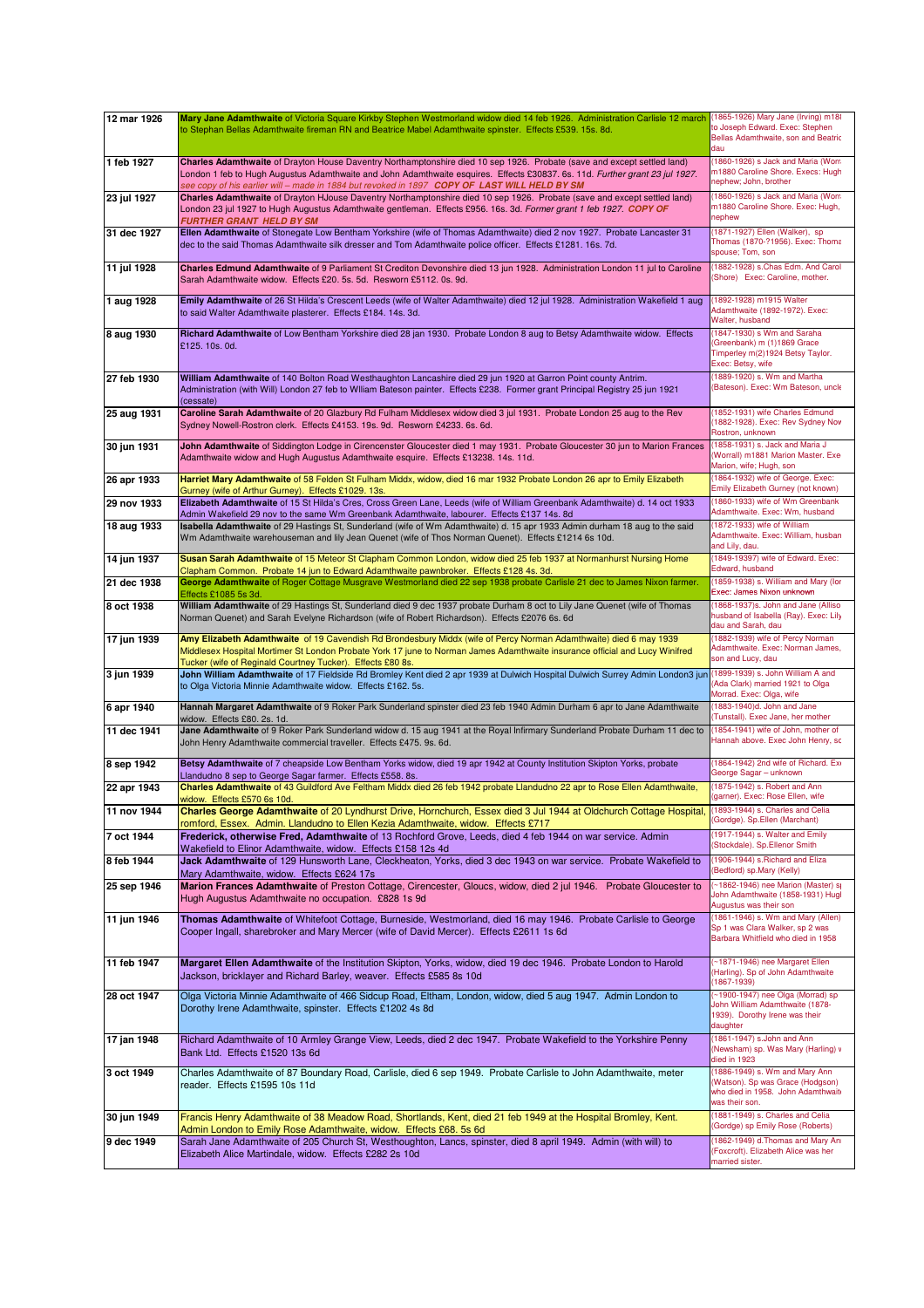| 13 may 1950 | Blanche Rosa Adamthwaite of 'In the Ray Ray', Park Avenue, Maidenhead, Berks, widow, died 26 nov 1949. Probate<br>London to Sir John Stanley Vincent Marling baronet and Robert Charles Cheston, solicitor. Effects £6795 12s                                            | (~1857-1950) sp of William Lupton<br>Adamthwaite (1855-1897)                                                                                                                                         |
|-------------|--------------------------------------------------------------------------------------------------------------------------------------------------------------------------------------------------------------------------------------------------------------------------|------------------------------------------------------------------------------------------------------------------------------------------------------------------------------------------------------|
| 5 dec 1950  | John Adamthwaite of Marks Avenue, Carlisle, died 10 oct 1950 at Cumberland Infirmary, Carlisle. Admin Carlisle to<br>Winifred Adamthwaite, widow. Effects £382 2s 8d                                                                                                     | (1914-1950) s. Charles and Grace<br>(Hodgson) sp was Winifred (Simpsor                                                                                                                               |
| 19 mar 1951 | Annie Adamthwaite of 20 Steningford Terrace, Crossflats, Bingley, Yorks, spinster, who died 9 feb 1951 at Ivy St, Leeds.<br>Admin Wakefield to Walter Adamthwaite fibrous plasterer and John Adamthwaite retired postman. Effects £366 8s 3d                             | (1877-1951) d. William and Elizabeth<br>(Carr) John and Walter were her<br>brothers                                                                                                                  |
| 30 mar 1951 | Emma Elsie Adamthwaite of St Vincent St, Southsea, Portsmouth (wife of Stephen Bellas Adamthwaite) died 8 jan 1951.<br>Admin Winchester to Stephen Bellas Adamthwaite, skilled labourer. Effects £517 12s 2d                                                             | ~1887-1951) nee Emma Elsie (Crof<br>wife of Stephen Bellas Adamthwaite                                                                                                                               |
| 17 may 1952 | Emma Adamthwaite of 58 Cable St, Lancaster, spinster, died 17 may 1952. Probate Lancaster to Stephen Bellas<br>Adamthwaite, fitters asst and Thomas Sutton Hayton, solicitor. Effects £2760 11s 1d                                                                       | Emma was one of twin daughters bo<br>to Mary Adamthwaite, a dau of Edmu<br>and Ann (Stout) (I believe Stephen w<br>her nephew - he was the son of Jose<br>another of Mary Adamthwaite's<br>children. |
| 30 jul 1953 | John William Everard Adamthwaite of Larchwood, Medstead, Alton, Hants, died 17 feb 1953. Admin with will London to<br>Alice Mildred Adamthwaite and Gwendolen Violet Gill, widows. Effects £3061. 8s 4d                                                                  | (1891-1953) s. William Lupton<br><b>Adamthwaite and Blanche Rosa</b><br>(Buckworth). Sp Alice mildred (Whittl<br>Gwendolyn Violet was their daughter<br>who married Douglas Gill                     |
| 17 dec 1953 | Richard William Adamthwaite of 12 Reservoir Terr, Woolley Terr, Crook, Co Durham, died 30 Nov 1953. Probate<br>Durham to Thos Edward Adamthwaite, railway signalman. Effects £799. 16s 11d                                                                               | (1870-1953) s. George Adamthwaite<br>and Jane (Hawker Wilkinson) Sp Ma<br>(Longhorn). Thos Edward was their s                                                                                        |
| 4 may 1955  | Harry Robert Adamthwaite of 27 Mile End Place, London E1, died 17 apr 1955 at Mile End Hospital, Stepney, :London E1.<br>Admin London to Matilda Louise Adamthwaite, widow. Effects £283 15s 9d                                                                          | (1902-1955) s. Charles and Celia<br>(Gordge). Sp 1 Violet Lowe, Sp 2<br>Matilda Remington                                                                                                            |
| 17 feb 1956 | Rose Ellen Adamthwaite of 1 The Clumps, Feltham Rd, Ashford, Middx, widow, died 19 jan 1956 at Ashford Hospital,<br>Stanwell, Middx. Admin London to Robert George Adamthwaite, drawing office clerk. Effects £134. 8s 8d                                                | (~1900 - 1956) Rose Ellen (Harvey)<br>was widow of Charles Adamthwaite<br>(1875-1942). Robt George A was the<br>son                                                                                  |
| 13 aug 1956 | Thomas Adamthwaite of 5 Dallas Road, Torrisholme, Morecambe and Heysham, Lancs, died 3 jun 1956 at Kendal Green<br>Hospital, Kendal. Probate Lancaster to Herbert Ramskill, retired joiner and Barbara Adamthwaite, widow. Effects £1644<br>18 <sub>s</sub>              | 1870-1956) s. Richard and Grace<br>(Timperley). 1st wife was Ellen Walki<br>2nd was Barbara Whitfield)                                                                                               |
| 18 mar 1958 | Grace Adamthwaite of 24 Oaklands Drive, Upperby, Carlisle, widow, died 10 feb 1958 at The Cumberland Infirmary,<br>Carlisle. Probate Carlisle to Winifred Adamthwaite, widow and Ella Dodgson Dixon, spinster. Effects £1844.6s 1d                                       | ~1889-1958) Grace (Hodgson) sp o<br>Charles Adamthwaite. Winifred was I<br>d-in-law                                                                                                                  |
| 21 jan 1959 | Barbara Adamthwaite of 5 Dallas Road, Torrisholme, Morecambe and Heysham, Lancs, widow, died 3 nov 1958 at<br>Manesty Scotforth Road, Lancaster. Probate Lancaster to George Edmund Hallam, solicitor. Effects £2618 15s 11d                                             | ~1882-1958) Barbara (Whitfield) 2n<br>wife of Thomas Adamthwaite who d.<br>1956.                                                                                                                     |
| 31 aug 1961 | Hugh Augustus Adamthwaite of Preston, Cirencester, Gloucs, died 9 jun 1961 at the Memorial Hospital Cirencester.<br>Probate Gloucester to Lloyds Bank Ltd. Effects £64,923                                                                                               | (1886-1961) s.John and Marion<br>(Master). Sp Marjorie (Lambe) (~188<br>1970)                                                                                                                        |
| 25 jul 1962 | Francis Adamthwaite of 19 Cherry Grove, Sketty, Swansea, died 24 jun 1962 at Morriston Hospital Swansea. Admin<br>Carmathen to Ruby Emily Adamthwaite, widow. Effects £2891 15s                                                                                          | (1904-1962) s. John and Agnes<br>(Creighton) Sp Ruby (Lewis)                                                                                                                                         |
| 3 may 1962  | Norman James Adamthwaite of the Cottage, Gunnersbury Drive, Ealing, London, died 12 mar 1962. Probate London to<br>Pauline Rose Adamthwaite, widow. Effects £11,070 5s                                                                                                   | (1910-1962) s.Percy Norman and An<br>(Parish). Sp Pauline (Rottenburg)                                                                                                                               |
| 20 nov 1963 | Thomas Adamthwaite of 6 The Close, Furzeham, Brixham, Devon, died 30 oct 1963. Probate London to Joan Ellen<br>Adamthwaite widow. Effects £3868 10s                                                                                                                      | (1902-1963) s. John and Agnes<br>(Creighton) sp Joan (Bowman)                                                                                                                                        |
| 20 apr 1964 | John Henry Adamthwaite of 6 Seaforth Road, Sunderland, died 11 aug 1963. Probate Durham to Miriam Adamthwaite,<br>widow. Effects £3808                                                                                                                                   | (1880-1964) s. John and Jane<br>(Tunstall) Sp Miriam (Fevyer)                                                                                                                                        |
| 7 jul 1965  | Richard Adamthwaite of 39 Scafell Gdns, Crook, Co Durham, died 24 dec 1964. Admin London to Mary Isabel Abbiss,<br>married woman. £349                                                                                                                                   | (1884-1964) s. James and Ann (Cart<br>sp Elizth Jane (Martin). Mary Isabel v<br>their daughter (mar. to Charles Abbis                                                                                |
| 7 mar 1966  | Alice Mildred Adamthwaite of Larchwood, Medstead, Alton, Hants, died 13 aug 1965 at the Woodside Nursing Home,<br>Blackberry Lane, Four Marks, Alston. Probate London to Robert Charles Chester, solicitor and Alfred George Strickland,<br>certified accountant. \$3288 | (~1892-1966) Alice Mildred (Whittla)<br>widow of John Wm E Adamthwaite, v<br>d. in 1953                                                                                                              |
| 28 oct 1966 | Mary Elizabeth Ann Hopes Adamthwaite of 9 roker Park Road, Sunderland, died 17 may 1966. Probate Durham to Minnie<br>Walton, married woman. £2263                                                                                                                        | (1877-1966) d. John and Jane<br>(Tunstall). Never married. Minnie wa:<br>her niece - d. of John H and Miriam<br>(Fevver)                                                                             |
| 21 dec 1967 | Ellen Keziah Adamthwaite of 20 Lyndhurst Drive, Hornchurch, Essex, died 25 nov 1967 at Rush Green Hospital,<br>Dagenham, Essex. Probate London to Gladys Eileen Hawkins, married woman. £4079                                                                            | (~1891-1967) Ellen (Marchant) - wido<br>of Charles George Adamthwaite who<br>died in 1944. Gladys was her daught                                                                                     |
| 4 may 1967  | Robert George Adamthwaite of 64 Rylston Road, London SW6 died 20 mar 1967 at Weston Hospital, London SW6.<br>Admin London to Elsie Evelyn Adamthwaite, widow. £2047                                                                                                      | (1904-1967) s. Charles and Rose<br>(Harvey) Sp Elsie Evelyn (Gray)                                                                                                                                   |
| 30 dec 1970 | Evelyn Adamthwiate of 28 Houldsworth Rd, Fulwood, Preston, died 14 nov 1970. Probate Manchester £2490                                                                                                                                                                    | could be Evelyn (Eccles) - 1st wife o<br>Maurice Edward (who died in 1992)                                                                                                                           |
| 8 apr 1970  | Marjorie Augusta of Ermin Cottage, Preston, Cirencester, died 2 jan 1970. Probate Oxford £16,709                                                                                                                                                                         | (1889-1970) Marjorie Augusta (Lamb<br>widow of Hugh Augustus Adamthwai<br>who died in 1961                                                                                                           |
| 12 may 1970 | Stephen Bellas Adamthwaite of 60 Pickwick House, Nelson Rd, Landport, Portsmouth, died 5 mar 1970. Probate<br>Winchester £2140                                                                                                                                           | (1888-1970) s. Joseph and Mary<br>(Irving). Sp Emma (Croft) died in 195                                                                                                                              |
| 16 apr 1970 | Tota Maureen Adamthwaite of 144 Florence road, London SW19, died 3 mar 1970. Probate London. £517                                                                                                                                                                        | (1950-1970) d. Reginald Haig<br>Adamthwaite and Nina (Feloutz).                                                                                                                                      |
| 18 aug 1971 | Beatrice Mabel Adamthwaite of 24 Perth St, Lancaster, died 4 aug 1971. Probate Liverpool £2139                                                                                                                                                                           | 1890-1971) d. Joseph Edward<br>Adamthwaite and Mary (Irving)                                                                                                                                         |
| 31 mar 1971 | Edith Adamthwaite of 1 Derwent Way, Watergate St, Crook, Co Durham, d. between 30 nov and 4 dec 1970. Probate<br>Newcastle upon Tyne, £1370                                                                                                                              | (~1916-1970) could be Edith (Airey)<br>wife of Frederick Adamthwaite                                                                                                                                 |
| 14 mar 1972 | Agnes Kate Adamthwaite otherwise Agnes of 37 Selborne Rd, Hove, died 1 dec 1971. Admin with will Brighton £1009                                                                                                                                                          | (1890-1972) d. Edward Thomas<br><b>Adamthwaite and Kate (Firby)</b>                                                                                                                                  |
| 8 nov 1972  | Henry Thomas Adamthwaite of Strathmoor Thorpe Green, Egham, Surrey, died 22 jun 1972. Admin London £1762                                                                                                                                                                 | (1890-1972) s.James and Louisa<br>(Weston) sp Dora (Weston)                                                                                                                                          |